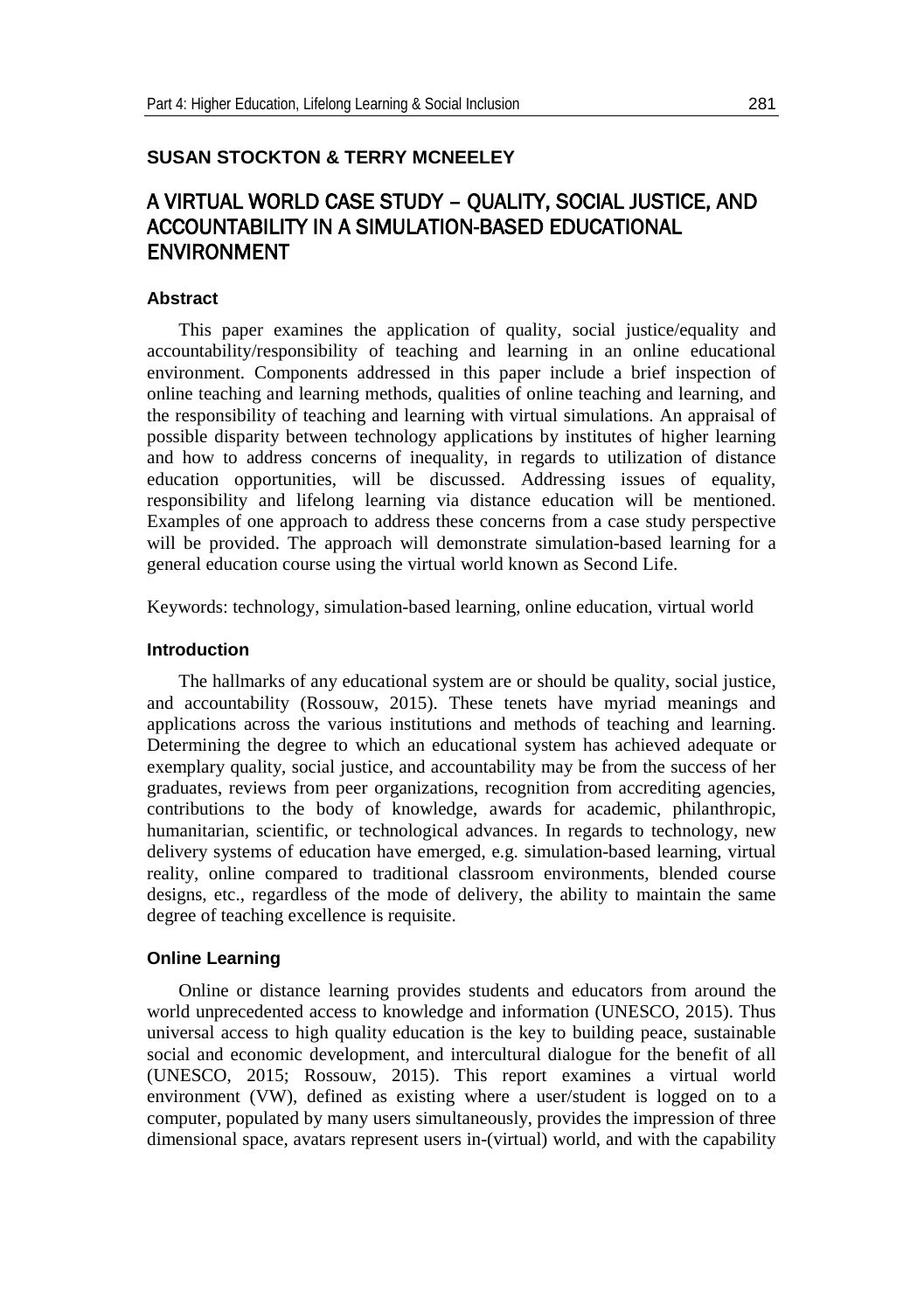of communicating with other users via a chat function (Inman, Wright & Hartman, 2010). The example of a VW for this discussion will be Second Life (Linden Labs, 2003). Second Life allows students to design the appearance of their avatar and engage in activities that might not otherwise be possible in the real world due to physical conditions, living location, comfort level interacting with peers in face-toface situations, as well as opportunities to meet individuals from other cultures and around the world (Ahern & Wink, 2010; Adbulova, Krylova & Minyurova, 2014).

According to Atchley, Wingenbach and Akers (2013) there were approximately 3.9 million enrollments in online courses in the United States in 2008 (Allen & Seaman, 2008). Nagel (2014) reports that students enrolled in exclusively online courses number one in ten and when combined with those taking part of their course load online equaling over 25 percent of student enrollments in the USA in 2012. Analysis conducted to compare student performance, course completion, and retention rates according to discipline found that more students received letter grades of A in online compared to traditional classroom style, students in online courses had the lowest course completion rates, and retention of students based on course discipline found finance the lowest and reading the highest retention rate among online delivery (Atchley, Wingenbach & Akers, 2013). When comparing traditional classroom instruction with online methods, the desire to create new learning opportunities, new approaches to skills development, and new ways of integrated communication, collaboration and information exchange are made possible within the digital framework of VW (Heid & Kretschmer, 2009). The transposition of role play, case-based learning, scenario-based learning, learning through storytelling, social learning, learning of languages, cultures, models, and feedback is possible within the simulation-based platform mimicking those practices within the traditional classroom (Bai, Lavin & Duncan, 2012). Online classroom management skills may involve slightly more attention to presumed or common knowledge. A list of supportive practices for online students includes (Houle, 2014):

- Be Responsive return emails promptly, announce scheduled response times;
- Be Accessible make adjustments in office hours for time zone differences;
- Be Friendly be open and understanding in voice;
- Be Inclusive address the online student equally with face to face students;
- Be able to familiarize them with the unique elements of the campus;
- Facilitate Collaboration allow for group interaction;
- Be Accommodating should students visit the campus be prepared to make their visit meaningful and memorable;
- Connect them with the institution help provide a sense of belonging;
- Make Connections other students, mentors, advisors, etc.;
- Be Welcoming establish an orientation for your online students, virtual tour of campus, the school library, contacts such as your office staff and academic advising.

## **Second Life**

With the foregoing tenets in mind Second Life (SL) may create additional barriers to students' online learning/learning experience. Barriers to successful learning in SL are attributed to both objective issues, such as the complexity of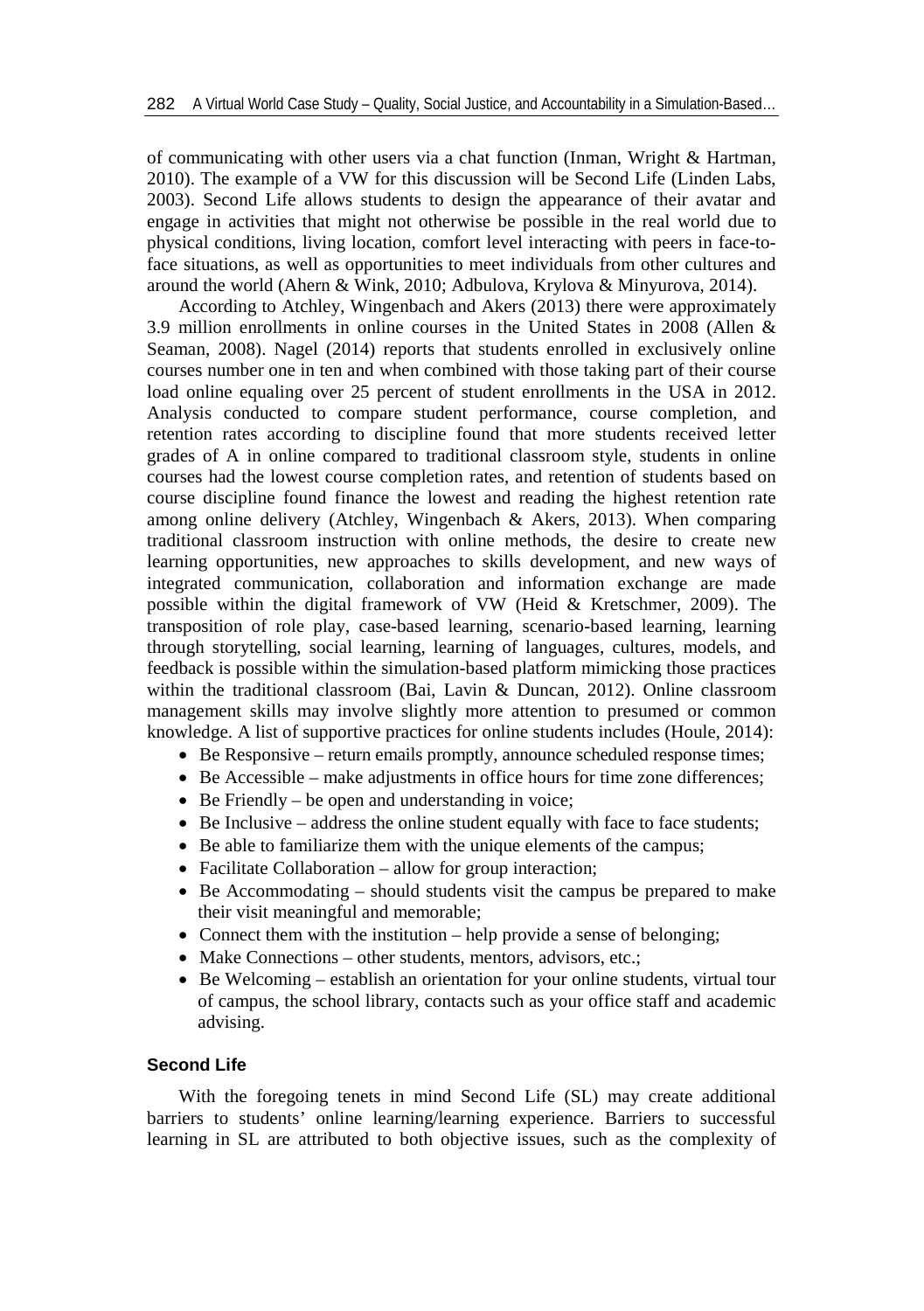accessing and learning the navigation capabilities, technical difficulties in computerprocessor interface, time-consuming, and subjective, not what the students were expecting (SL did not live up to preconceived notions), boring, frustrating, tedious, and overwhelming (Sanchez, 2009). Other researchers have found that SL did not contribute to hypothesized meaningful growth and realization of goal-oriented, collaborative, conversational, and immersive characteristics (Keskitalo, Pyykkö & Ruokamo, 2011). Proponents for SL in education suggest that the SL experience can facilitate innovations in pedagogy through:

- Extended or rich interactions social, human-object, human-artefact;
- Visualization and contextualization content not accessible by other means;
- Exposure to authentic content and culture;
- Individual and collective identity play;
- Immersion affective, empathic, and motivational aspects of the virtual 3D embodiment;
- Simulation manipulating real world situations too costly or dangerous to reproduce by other methods;
- Community presence promotes a sense of belonging and purpose that coheres around groups, subcultures, and geography;
- Content production-opportunities for creation and ownership of learning (Warburton, 2009).

While these facets of SL teaching potentiate the stage for improved learning, the learner traits must be considered for meaningful interactions and knowledge retention to occur. Specific characteristics of SL learning environments for student success mandate cognizance of learners' needs, cultures, prior learning, previous experience and personal circumstances. Also there is the pre-requisite ability for instructors to learn *from* SL as well as provide for students to learn *within* SL (Bell, 2009). Use of SL across multiple disciplines has been explored with positive outcomes in the fields of health, medicine, nursing, education, aviation, criminal justice, creative writing, literature, foreign language, sociology, anthropology, and industrial safety management (Hughes & Oliver, 2010; Mahon, Bryant, Brown & Kim, 2010).

Practice-based learning is especially important for fields of study where physical techniques are critical elements of the curriculum, e.g., medicine, nursing, emergency response professionals. Second Life can intertwine comprehensive learning materials with effective pedagogy for simulated clinical experience in an immersive social environment (Rogers, 2011). Technical skill simulation, while not replacing the need for real-world practice, can allow for team-based exchanges and appropriate application in the instructor provided scenarios. Similarly, work by Loke, Blyth and Swan (2012) found that dispositional behaviors could be evaluated in scenario-based activities by measuring the frequency with which students recognized or omitted an opportunity to engage in a particular dispositional behavior, i.e., compassion. Typical of professional practice in medicine is the team or collaborative system for patient-centered care. Di Blas and Paolini (2012) discovered that multi-user virtual environments (MUVEs), like SL, prove highly effective in fostering transversal skills, especially collaboration (both locally and remotely). They conclude the following seven MUVEs lessons for fostering collaboration:

Lesson 1 Provide a common, overarching goal perceived as meaningful;

Lesson 2 Split activities into doable tasks;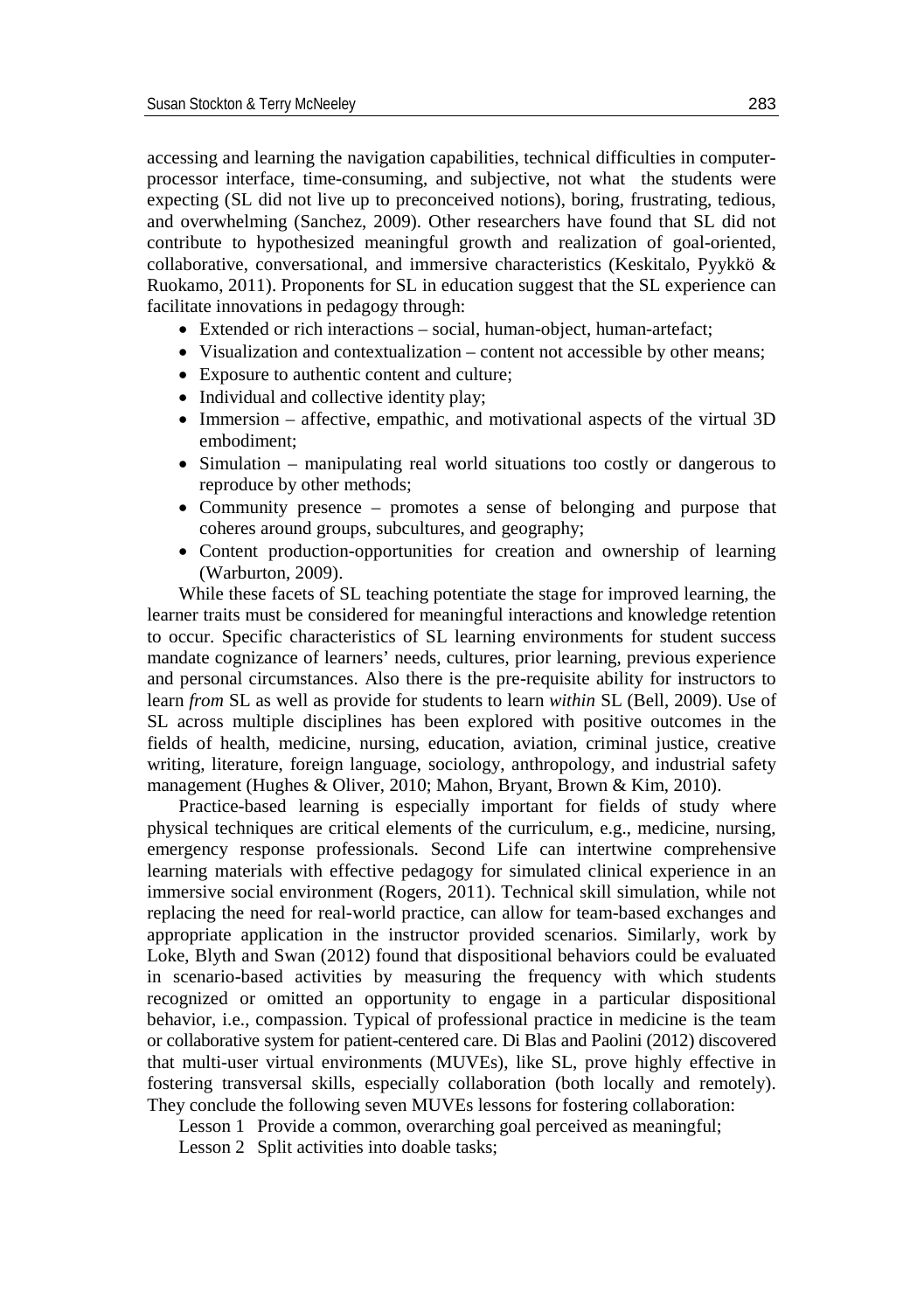- Lesson 3 Link tasks together;
- Lesson 4 Support the expression of diverse talents;
- Lesson 5 Provide (mandate) collaborative "sparks";
- Lesson 6 Deal with multi-faceted rather than "square" topics; and
- Lesson 7 Give space to the teachers' contribution (Di Blas & Paolini, 2012).

Collaboration begins with interaction and interaction with setting the stage, e.g., social "lounge", cultural orientation, technology integration with the outcome evaluation revealing cultural identity, evidence of collaborative process and affect (Yang, Huiju, Cen & Huang, 2014). Additional qualities identified with improved learning using SL delivery system hinge upon the degree to which the student can identify with their selected avatar, how confident and proficient they feel with learning by teaching and how they receive recursive feedback (Okita, Turkay, Kim & Murai, 2013). Ultimately, all learning rests within the teacher-student connection, however well that is forged, along with the accountability and responsibility for the efficient exchanges experienced therein (Kuhlenschmidt & Kacer, 2010).

#### **Case Study**

One course from the general education curriculum (Personal Health – PH) and one from within the Health Studies degree program (Health Program Planning and Evaluation – HPPE) were diagnosed for online delivery. The general education course, PH, had previously been instructed as a strictly face to face course while HPPE was created as an online course. Faculty met with instructional technology developers to consider possibilities for creating rich online learning environments incorporating similar activities from the face to face for PH and for enhancing the online HPPE course while simultaneously achieving course objectives using SL.

## *Personal Health*

Demographics for PH are typically first time freshman students with a mean age of 19 years and slightly more female than male students. Class enrollment ranges from 25-35 students. The course topics address the history of health and welfare, dimensions of wellness, stress, psychological health, fitness and exercise, alcohol, drug, and tobacco information, cardiovascular health, nutrition, weight management, the immune system, reproductive health, sexually transmitted infections, environmental health, personal safety, aging, and death and dying topics. When teaching the face to face class various in-class activities were utilized to capture students attention and prevent the course from becoming monotonous or boring, as little if any learning takes place when students are bored or out of focus.

To prevent an inattentive brain, a VW was created in SL that simulated a typical mid-western USA city, e.g., medical clinic, gas station, car dealership, health food store, art gallery, senior assisted living facility, factory, residential, Public Park, and fast-food establishments. Various tasks were given to the students to navigate around the virtual town, traversing from medical clinic to fast food to residential areas while avoiding being hit by traffic (run over by a bus). Students were provided opportunities to be creative by taking a taxi or bus to different locations, renting a scooter to explore the virtual town, or walking. Instructions on how to fly were not included in the directions for completing assigned tasks but if they read carefully they could discover how this option was possible in a VW.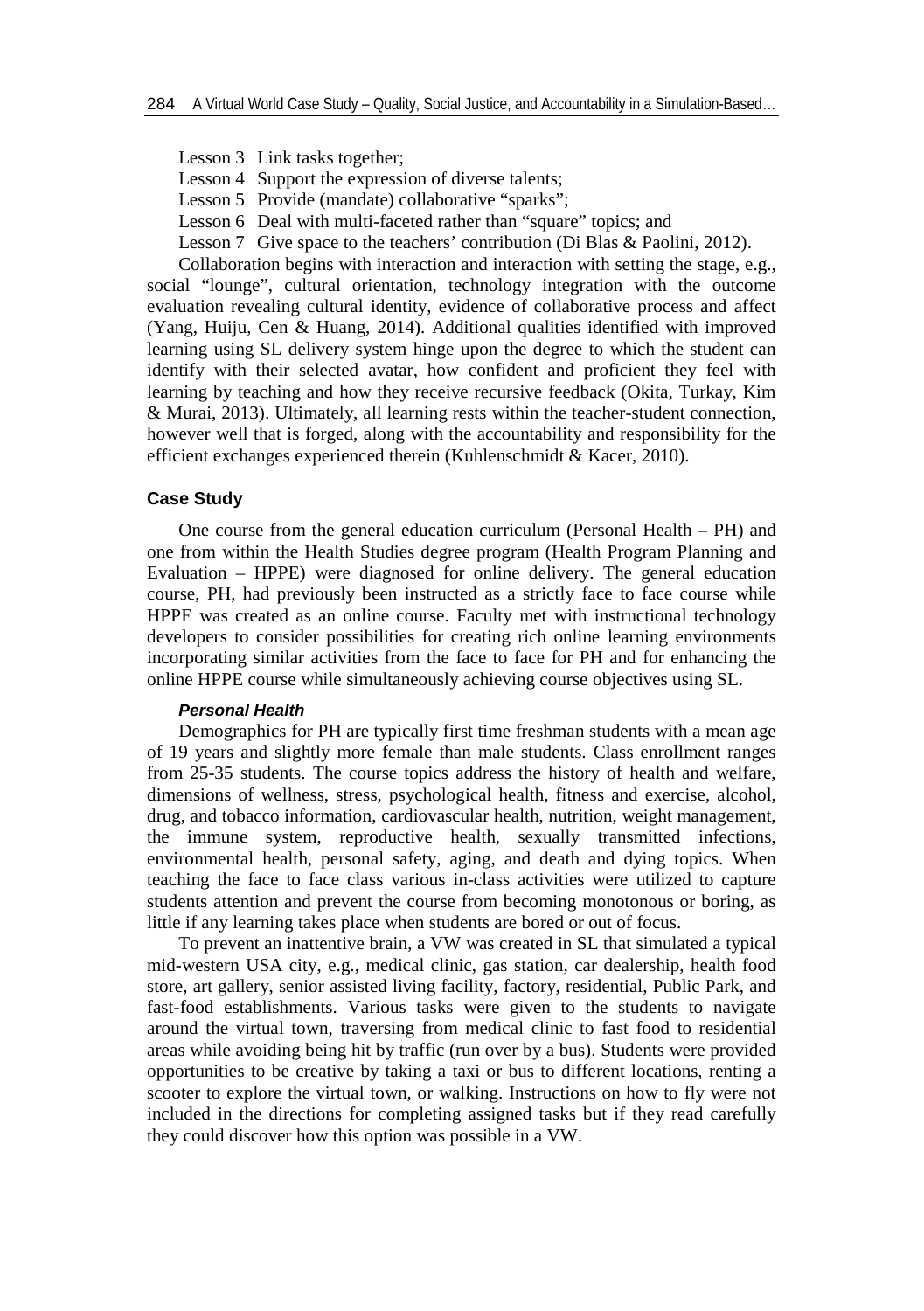The original vision impairment exercise deployed in the face to face class utilized cardboard eyewear with certain areas of vision restricted either by a solid piece of material or obscured with clouded plastic, simulating various common types of age-related vision loss. When adapting this exercise for the online environment, the first concept was to simply create a downloadable pdf version of the cardboard eyewear, and instruct the students to print and cut out each version of the eyewear used in the face to face equivalent. A possible liability issue was identified as students in the face to face exercise are assisted by another student (non-visually impaired), preventing the temporarily vision impaired student from injury while negotiating the real world classroom. However, in the first online variant, no such guarantees can be assumed. What would be the institution's responsibility if an online student, while wearing visually restrictive eyewear as part of an assignment, steps out into traffic and is injured or killed? A solution was identified to move this activity into a virtual world simulation. The student may still maneuver their avatar into virtual traffic, but no one is injured, not even the avatar.

The objectives of the assignment were to introduce students to different physical (mobility and vision) impairments, providing a virtual experience that everyone in the class could undertake in a consistent manner. To complicate these excursions various impairments were embedded in the simulation-use of a wheelchair for the mobility impairment and for vision disabilities those commonly associated with aging, such as simulations of macular degeneration, various retinopathies, and cataracts. Students commented that a cataract was the worst sensation of all. Comments included statements like "I wanted to clean the computer screen or my glasses to remove the cloudiness from my field of view". Students were asked to travel up a short set of stairs using a virtual wheelchair, a near impossible task in the real world. This was designed as an exercise in frustration, yet most students assumed it was possible or it would not have been assigned. In frustration one student asked, "Is this even possible?" The response was in the form of a question, asking the student, "Would you be able to climb a few stairs in a wheelchair in 'real life'?" Students felt that the experiences within SL provided them a deeper understanding of what these aging situations "felt" like and increased their empathy for individuals afflicted with mobility or vision impairments. The overarching goal of this simulation-based learning was for students to examine their behavior and attitudes for increased empathy towards others and how to investigate strategies to achieve life-long positive health outcomes.

## *Health Program Planning and Evaluation*

Demographics for this course include junior or senior level students prior to their internship component of a Health Studies degree. Age ranges are usually 20-22 with more female than male enrollments. This online course was designed to empower students to work in groups as well as individually to accomplish course objectives. Assignments included such tasks as assessing the virtual community for positive and negative health risks. Their navigation was not hindered by any disability or impairment but they were required to use critical thinking evaluating advertisements in the health food store and healthy food choices from the fast food restaurant and convenience store. They were also to use their text content to evaluate the needs of the community with current epidemiologic data. Students were instructed to select a community health service they would like to explore in more detail and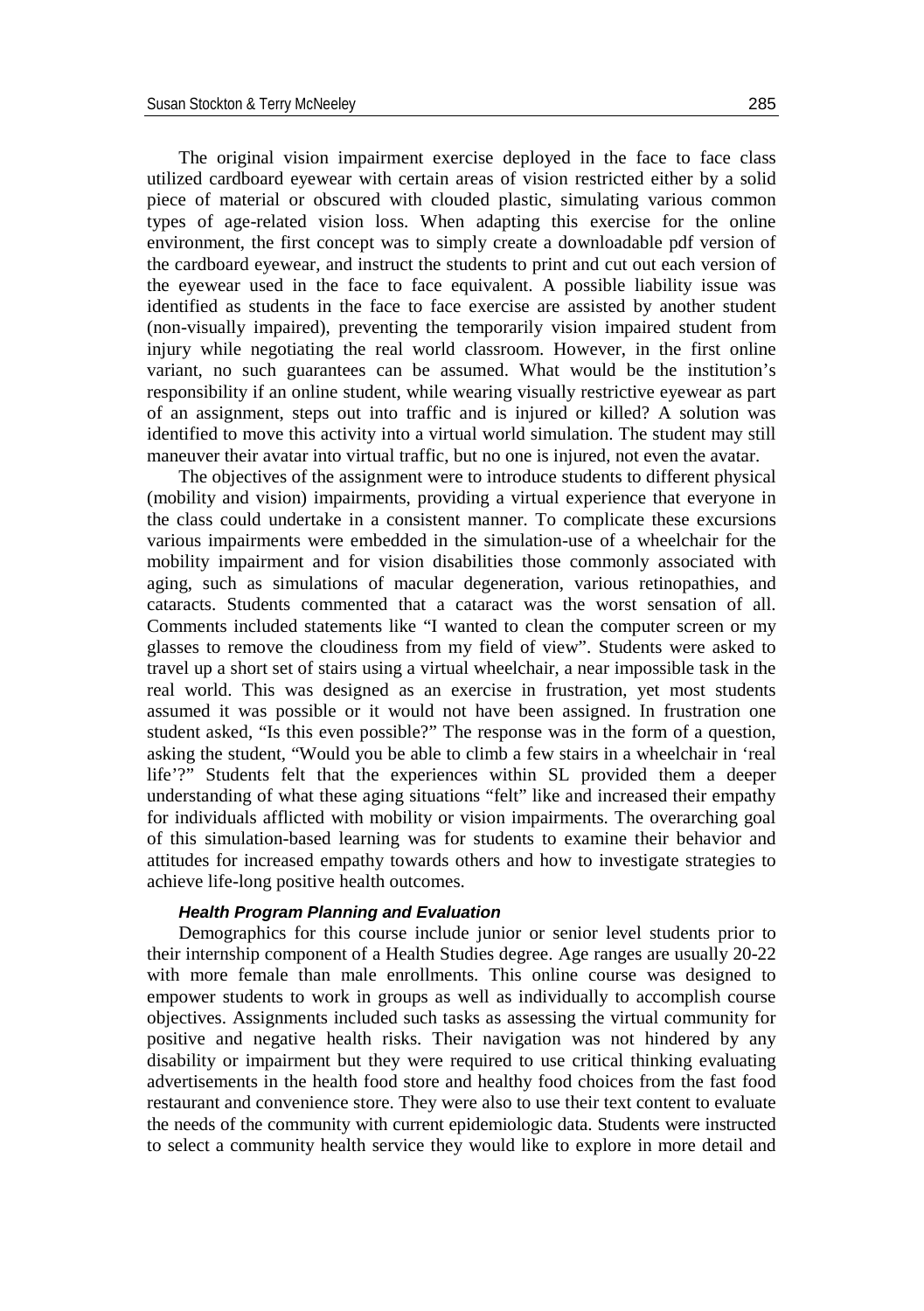provide that service to the SL simulation. Students created pdf files of posters that could be mounted in the art gallery for the class to view announcing the health service they were going to provide. This activity created the ability to synchronously compare and contrast peer work, an ability that would not have been as evident within the typical classroom environment. This project developed over the entire course and culminated with a short PowerPoint presentation delivered within the art gallery. This course also provided the instructor with a formative assessment opportunity to determine the depth of knowledge students represented by their performance with food purchases, environmental surveillance, community needs, ability to contribute to group assignments, etc. The goal of this exercise was to have students apply the course text to a typical setting while learning via simulation within SL. The use of a virtual world simulation places each student on near equal status as social/racial/economic diversity are reduced or removed in entirety.

## **Conclusion**

One of the best examples for how education can be designated as of substantial quality, upholding social justice, and be accountable for the trust imbued is through the attributes, capabilities and motivations of her graduates. "These are some of the capabilities that should be identified as part of our graduate attributes and woven into the fabric of our courses in the activity design. We need to have transformation at the core of what we do as teachers, if it is all about the students" (Carrington, 2015). Among the plethora of teaching modalities, mediums, curricula, and frameworks there is a need to look across disciplines and cultures, to explore deeply, for methods that connect teacher and learner. The optimization of the educational experience, whether online or face to face, is an opportunity for all to grow, to advance in embracing lifelong learning. Where that learning is scrutinized by both internal and external validating professionals or agencies for adherence to published objectives, while instilling that somewhat nebulous albeit altruistic quality of lifelong learning is the epitome of quality, social justice, and accountability in education (Brandenburg & Wilson, 2013; Rossouw, 2015).

#### **References**

- Abdulova, E., Krylova, S. & Minyurova, S. (2014): Virtual learning environment for intercultural interaction. In Popov, N., Wolhuter, C., Ermenc, K., Hilton, G., Ogunleye, J., Chigisheva, O. (Eds.) *Education's Role in Preparing Globally Competent Citizens*. BCES Conference Books, Vol. 12. Sofia: Bulgarian Comparative Education Society, 643-648.
- Ahern, N. & Wink, D. M. (2010): Virtual Learning Environments Second Life. *Nurse Educator*, 35(6), 225-227.
- Allen, I. E. & Seaman, J. (2008): *Staying the course: Online education in the United States, 2008.* Needham, MA: The Sloan Consortium.
- Atchley, W., Wingenbach, G. & Akers, C. (2013): Comparison of course completion and student performance through online and traditional courses. *The International Review of Research in Open and Distance Learning*, 14(4), 104-116.
- Bai, X., Lavin, J. & Duncan, R. O. (2012): Are we there yet? Lessons learned through promoting 3D learning in higher education. *The International Journal of Learning*, 18(6), 1-14.
- Bell, D. (2009): Learning from Second Life. *British Journal of Educational Technology*, 40(3), 515-525.